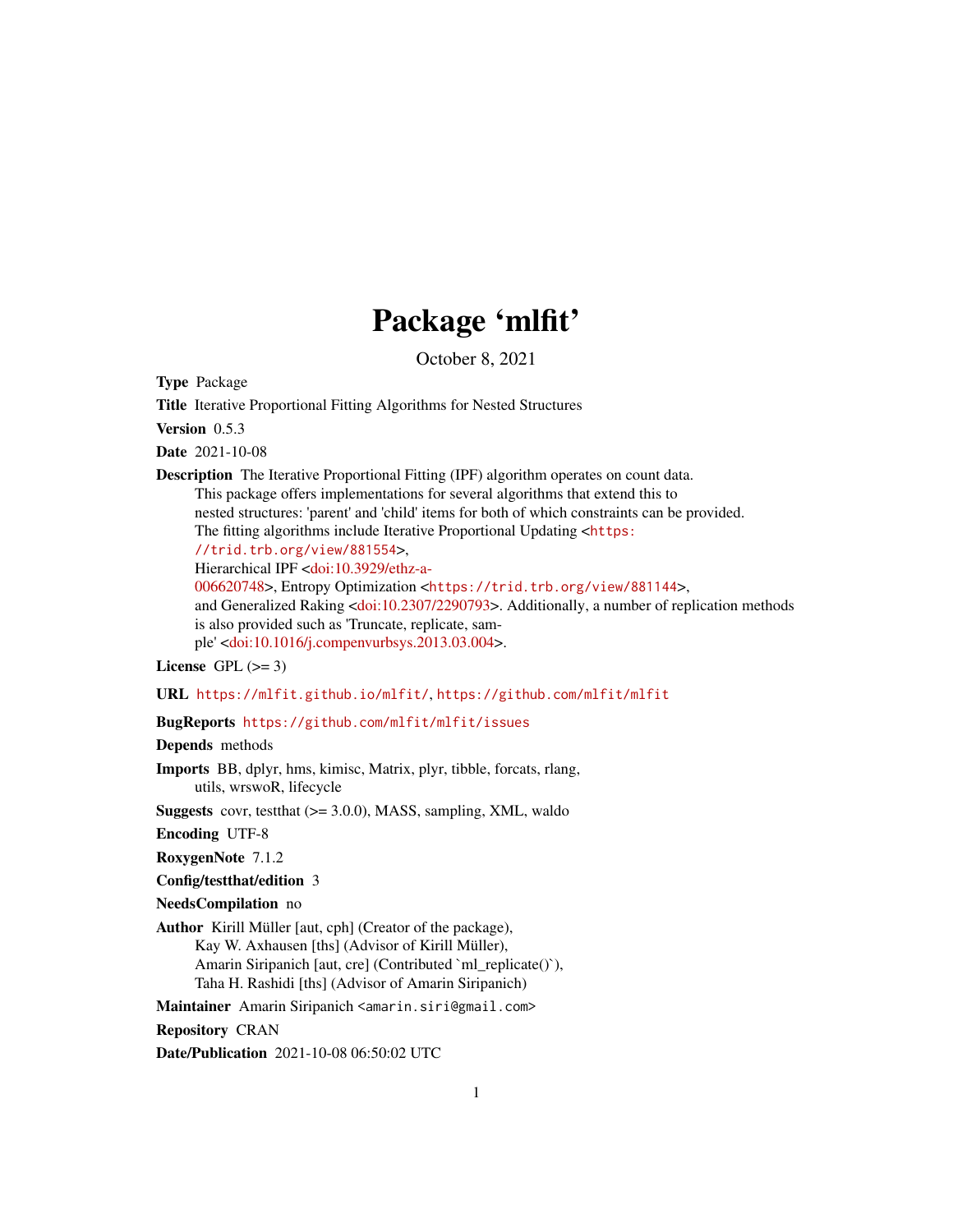#### <span id="page-1-0"></span>R topics documented:

mlfit-package *mlfit: Iterative Proportional Fitting Algorithms for Nested Structures*

#### <span id="page-1-1"></span>Description

The Iterative Proportional Fitting (IPF) algorithm operates on count data. This package offers implementations for several algorithms that extend this to nested structures: 'parent' and 'child' items for both of which constraints can be provided. The fitting algorithms include Iterative Proportional Updating <https://trid.trb.org/view/881554>, Hierarchical IPF <doi:10.3929/ethz-a-006620748>, Entropy Optimization <https://trid.trb.org/view/881144>, and Generalized Raking <doi:10.2307/2290793>. Additionally, a number of replication methods is also provided such as 'Truncate, replicate, sample' <doi:10.1016/j.compenvurbsys.2013.03.004>.

#### Details

To use this package, you need to:

- 1. Specify your fitting problem with [ml\\_problem\(\)](#page-9-1)
- 2. Optionally, convert the fitting problem to a structure that can be processed by the algorithms with [flatten\\_ml\\_fit\\_problem\(\)](#page-5-1); this is helpful if you want to run the same fitting problem with multiple algorithms and compare results.
- 3. Compute weights with one of the algorithms provided in this package with  $m1$ -fit() or one of the specialized functions
- 4. Analyze weights or residuals, e.g. with [compute\\_margins\(\)](#page-2-1)

#### Author(s)

Maintainer: Amarin Siripanich <amarin.siri@gmail.com> (Contributed 'ml\_replicate()') Authors:

• Kirill Müller (Creator of the package) [copyright holder]

Other contributors:

- Kay W. Axhausen (Advisor of Kirill Müller) [thesis advisor]
- Taha H. Rashidi (Advisor of Amarin Siripanich) [thesis advisor]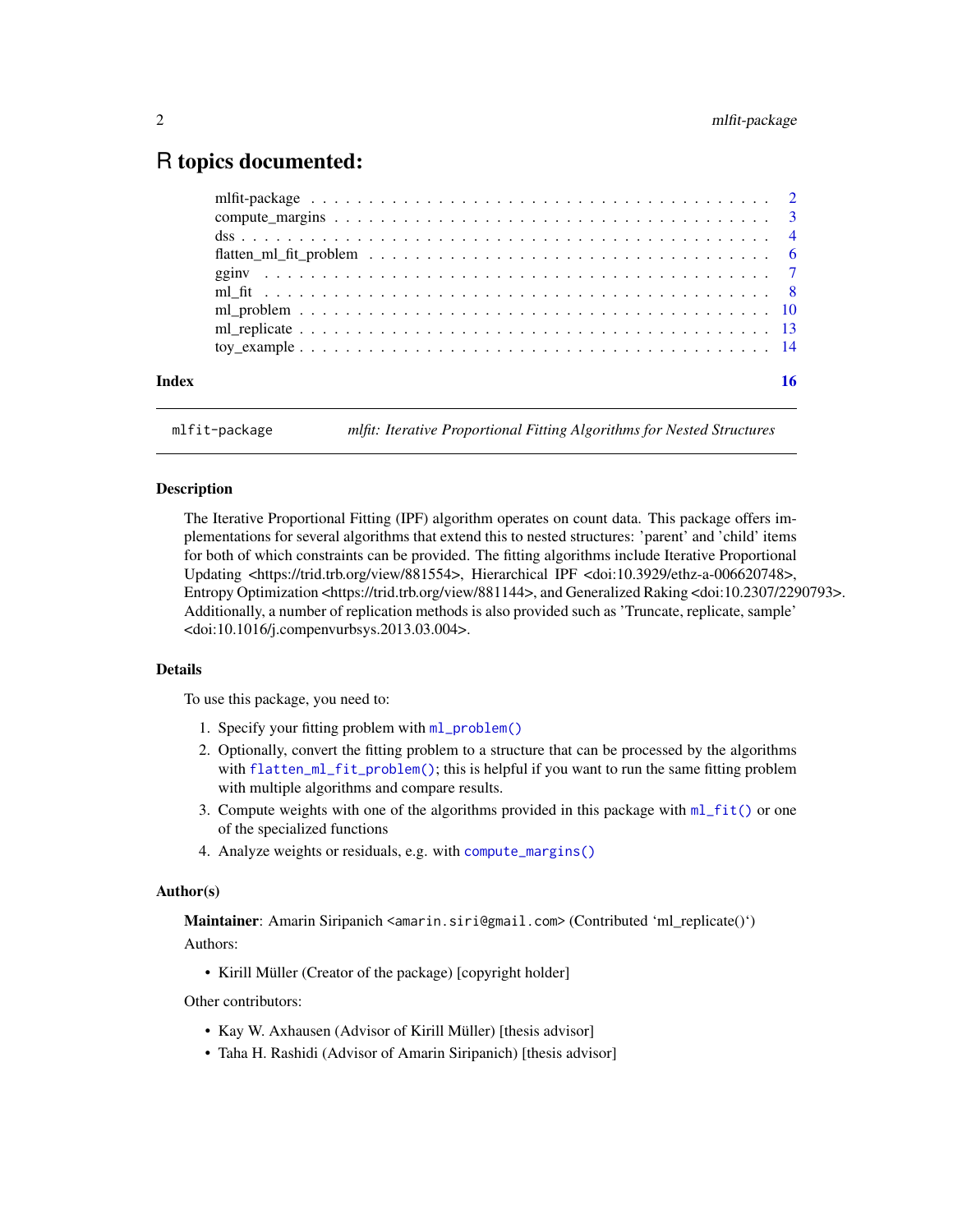#### <span id="page-2-0"></span>compute\_margins 3

#### See Also

Useful links:

- <https://mlfit.github.io/mlfit/>
- <https://github.com/mlfit/mlfit>
- Report bugs at <https://github.com/mlfit/mlfit/issues>

<span id="page-2-1"></span>compute\_margins *Compute margins for a weighting of a multi-level fitting problem*

#### Description

These functions allows checking a fit in terms of the original input data.

#### Usage

```
compute_margins(ml_problem, weights, verbose = FALSE)
```
margin\_to\_df(controls, count = NULL, verbose = FALSE)

#### Arguments

| ml_problem | A fitting problem created by ml_problem() or returned by flatten_ml_fit_problem().                    |
|------------|-------------------------------------------------------------------------------------------------------|
| weights    | A vector with one entry per row of the original reference sample                                      |
| verbose    | If TRUE, print diagnostic output.                                                                     |
| controls   | Margins as returned by compute_margins or as passed to the controls param-<br>eter of $m1$ problem(). |
| count      | Name of control total column, autodetected by default.                                                |

#### Details

compute\_margins() computes margins in the format used for the input controls (i.e., as expected by the controls parameter of the [ml\\_problem\(\)](#page-9-1) function), based on a reference sample and a weight vector.

margins\_to\_df() converts margins to a data frame for easier comparison.

#### Value

compute\_margins() returns a named list with two components, individual and group. Each contains a list of margins as data.frames.

margins\_to\_df() returns a data frame with the following columns:

..control.type.. Type of the control total: either individual or group.

..control.name.. Name of the control total, if exists.

..id.. Name of the control category.

..count.. Count of the control category.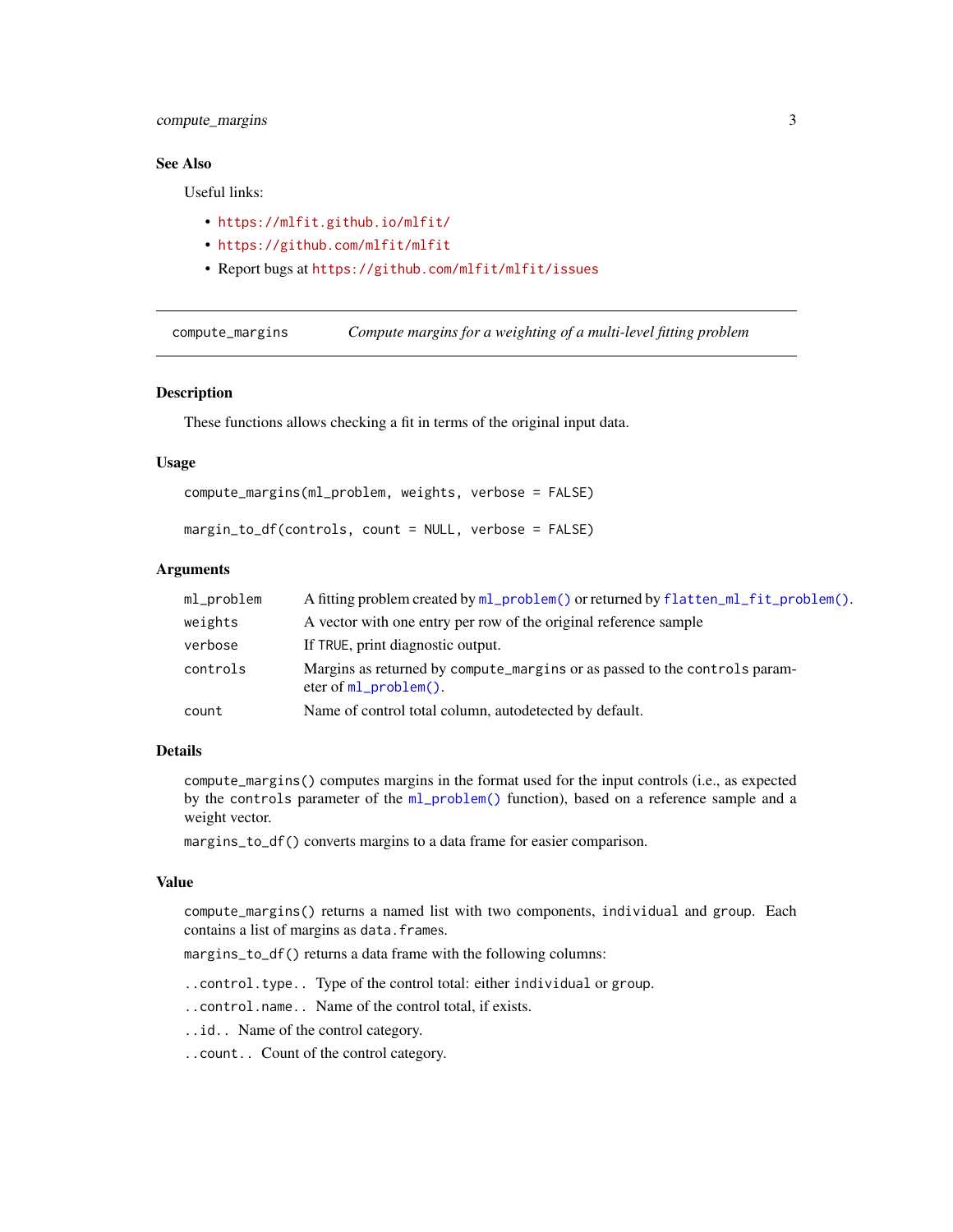#### <span id="page-3-0"></span>See Also

[ml\\_fit\(\)](#page-7-1)

#### Examples

```
path <- toy_example("Tiny")
problem <- readRDS(path)
fit <- ml_fit(ml_problem = problem, algorithm = "entropy_o")
margins <- compute_margins(problem, fit$weights)
margins
margin_to_df(problem$controls)
```

```
margin_to_df(margins)
```
<span id="page-3-1"></span>dss *Calibrate sample weights*

#### Description

Calibrate sample weights according to known marginal population totals. Based on initial sample weights, the so-called *g*-weights are computed by generalized raking procedures. The final sample weights need to be computed by multiplying the resulting *g*-weights with the initial sample weights.

#### Usage

```
dss(
 X,
 d,
  totals,
  q = NULL,
 method = c("raking", "linear", "logit"),
 bounds = NULL,
 maxit = 500,
 ginv = gginv(),
  tol = 1e-06,attributes = FALSE
)
```
#### Arguments

| X      | a matrix of calibration variables.                                                                                                    |
|--------|---------------------------------------------------------------------------------------------------------------------------------------|
| d      | a numeric vector giving the initial sample (or design) weights.                                                                       |
| totals | a numeric vector of population totals corresponding to the calibration variables<br>$in X$ .                                          |
| q      | a numeric vector of positive values accounting for heteroscedasticity. Small<br>values reduce the variation of the <i>g</i> -weights. |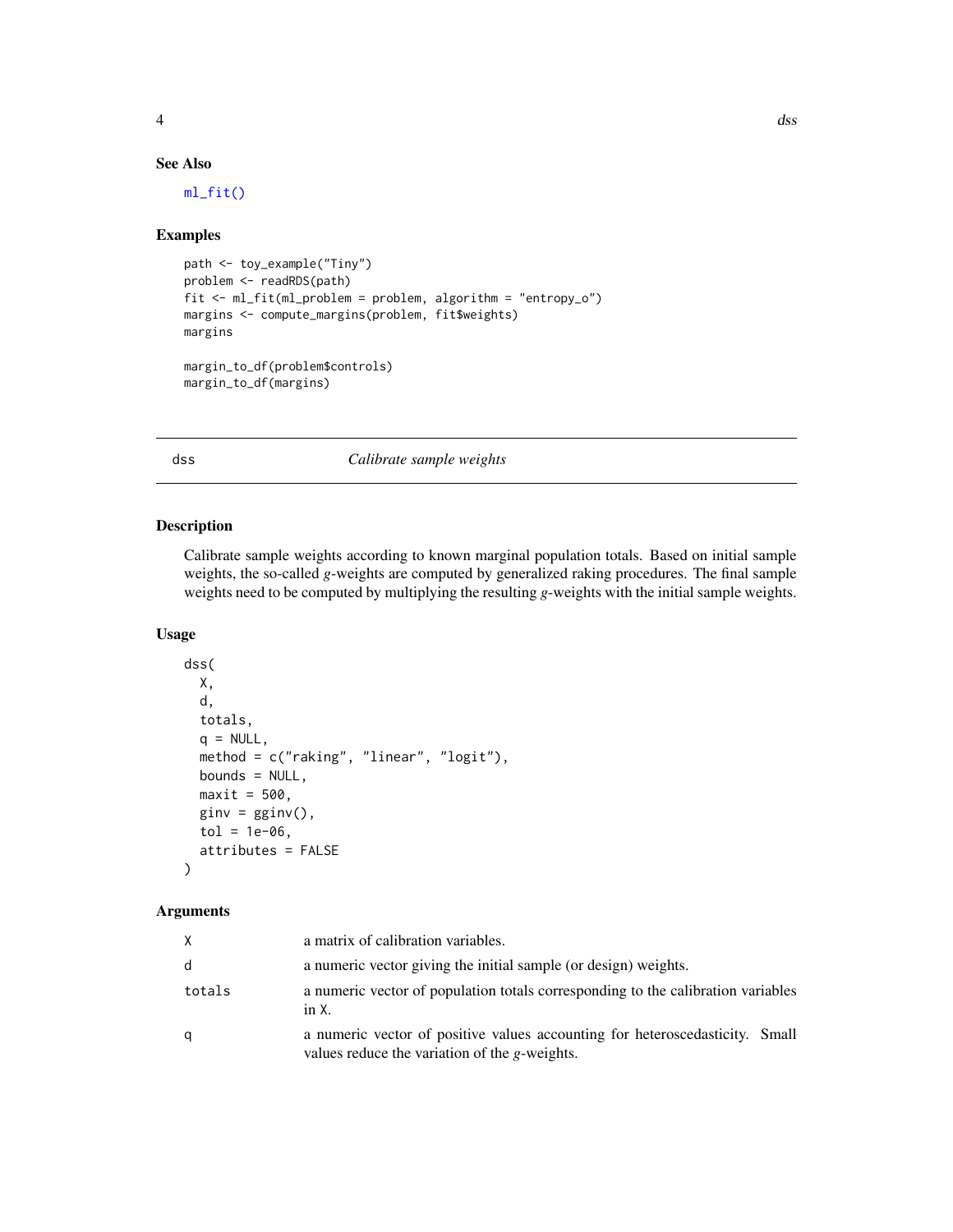<span id="page-4-0"></span>

| method     | a character string specifying the calibration method to be used. Possible values<br>are "linear" for the linear method, "raking" for the multiplicative method<br>known as raking and "logit" for the logit method.                                                                                                        |
|------------|----------------------------------------------------------------------------------------------------------------------------------------------------------------------------------------------------------------------------------------------------------------------------------------------------------------------------|
| bounds     | a numeric vector of length two giving bounds for the g-weights to be used in the<br>logit method. The first value gives the lower bound (which must be smaller than<br>or equal to 1) and the second value gives the upper bound (which must be larger<br>than or equal to 1). If NULL, the bounds are set to $c(0, 10)$ . |
| maxit      | a numeric value giving the maximum number of iterations.                                                                                                                                                                                                                                                                   |
| ginv       | a function that computes the Moore-Penrose generalized inverse (default: an<br>optimized version of $MASS: :ginv()$ ). In some cases it is possible to speed up<br>the process by using a function that computes a "regular" matrix inverse such as<br>{solve.default}.                                                    |
| tol        | relative tolerance; convergence is achieved if the difference of all residuals (rel-<br>ative to the corresponding total) is smaller than this tolerance.                                                                                                                                                                  |
| attributes | should additional attributes (currently success, iterations, method and bounds)<br>be added to the result? If FALSE (default), a warning is given if convergence<br>within the given relative tolerance could not be achieved.                                                                                             |

#### Value

A numeric vector containing the *g*-weights.

#### Note

This is a faster implementation of parts of [sampling::calib\(\)](#page-0-0) from package sampling. Note that the default calibration method is raking and that the truncated linear method is not yet implemented.

#### Author(s)

Andreas Alfons, with improvements by Kirill Müller

#### References

Deville, J.-C. and Särndal, C.-E. (1992) Calibration estimators in survey sampling. *Journal of the American Statistical Association*, 87(418), 376–382.

Deville, J.-C., Särndal, C.-E. and Sautory, O. (1993) Generalized raking procedures in survey sampling. *Journal of the American Statistical Association*, 88(423), 1013–1020.

#### Examples

```
obs <- 1000
vars <- 100
Xs \leftarrow matrix(runif(obs * vars), nrow = obs)d <- runif(obs) / obs
totals <- rep(1, vars)
g <- dss(Xs, d, totals, method = "linear", ginv = solve)
g2 <- dss(Xs, d, totals, method = "raking")
```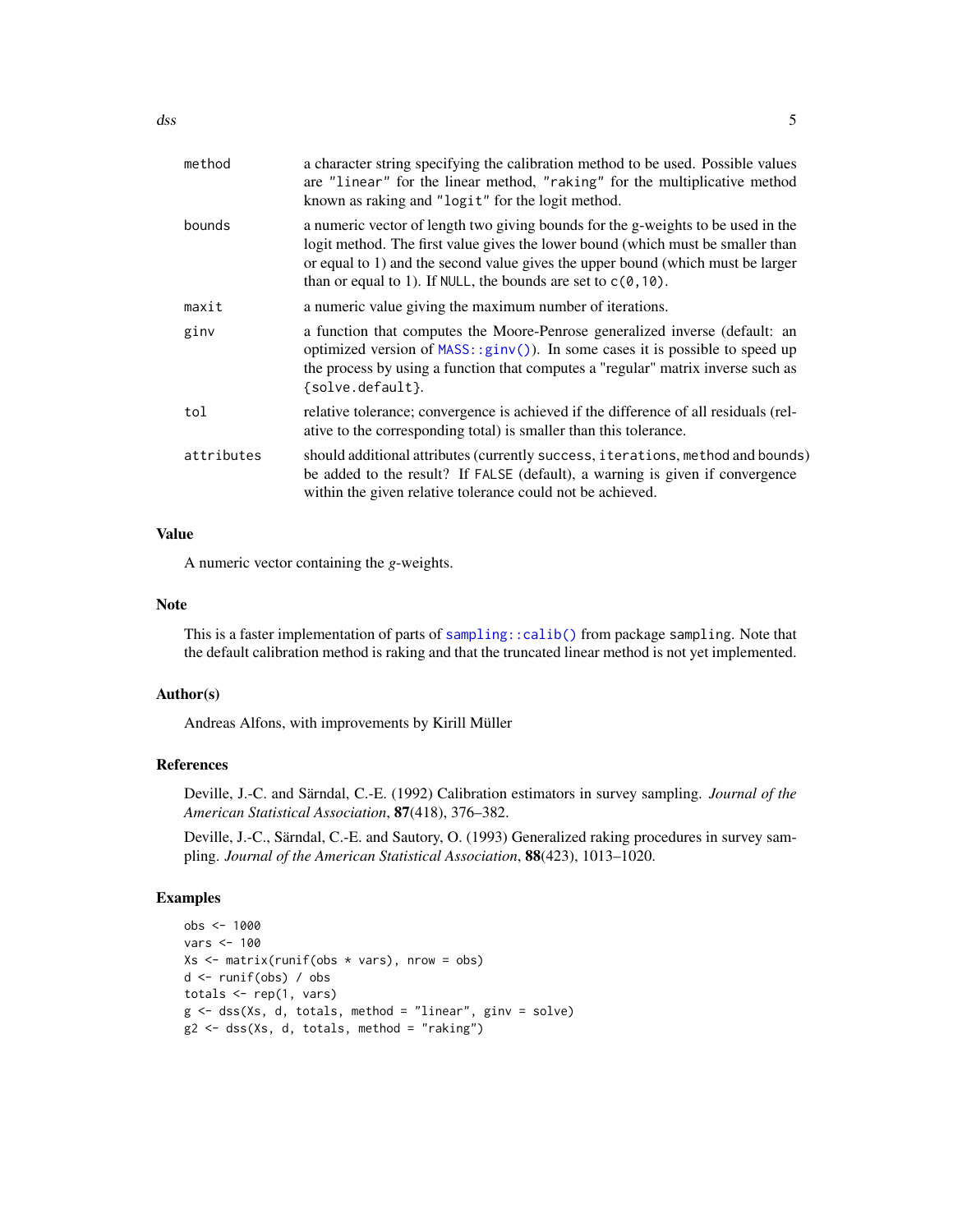```
flatten_ml_fit_problem
```
*Return a flattened representation of a multi-level fitting problem instance*

#### Description

This function transforms a multi-level fitting problem to a representation more suitable for applying the algorithms: A matrix with one row per controlled attribute and one column per household, a weight vector with one weight per household, and a control vector.

#### Usage

```
flatten_ml_fit_problem(
 ml_problem,
 model_matrix_type = c("combined", "separate"),
 verbose = FALSE
)
as_flat_ml_fit_problem(x, model_matrix_type = c("combined", "separate"), ...)
```
#### Arguments

| ml_problem        | A fitting problem created by ml_problem() or returned by flatten_ml_fit_problem(). |  |
|-------------------|------------------------------------------------------------------------------------|--|
| model_matrix_type |                                                                                    |  |
|                   | Which model matrix building strategy to use? See details.                          |  |
| verbose           | If TRUE, print diagnostic output.                                                  |  |
| X                 | An object                                                                          |  |
| .                 | Further parameters passed to the algorithm                                         |  |

#### Details

The standard way to build a model matrix (model\_matrix = "combined") is to include intercepts and avoid repeating redundant attributes. A simpler model matrix specification, available via model\_matrix = "separate", is suggested by Ye et al. (2009) and required for the [ml\\_fit\\_ipu\(\)](#page-7-2) implementation: Here, simply one column per target value is used, which results in a larger model matrix if more than one control is given.

#### Value

An object of classes flat\_ml\_fit\_problem, essentially a named list.

#### See Also

[ml\\_fit\(\)](#page-7-1)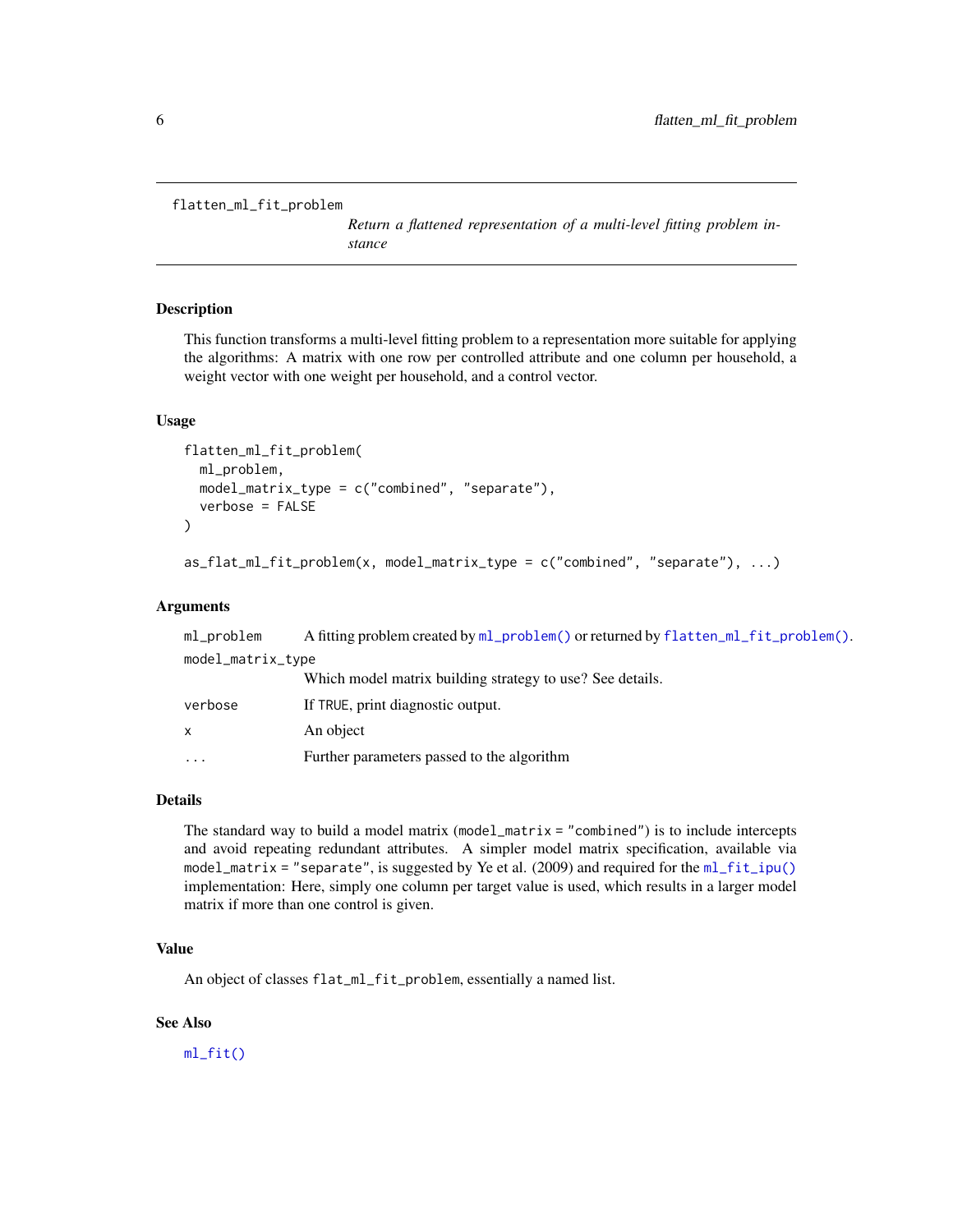#### <span id="page-6-0"></span>gginv  $\overline{7}$

#### Examples

```
path <- toy_example("Tiny")
flat_problem <- flatten_ml_fit_problem(ml_problem = readRDS(path))
flat_problem
fit <- ml_fit_dss(flat_problem)
fit$flat_weights
fit$weights
```
<span id="page-6-1"></span>

Generalized Inverse of a Matrix using a custom tolerance or SVD im*plementation*

#### Description

The gginv function creates a function that calculates the Moore-Penrose generalized inverse of a matrix X using a fixed tolerance value and a custom implementation for computing the singular value decomposition.

#### Usage

gginv(tol = sqrt(.Machine\$double.eps), svd = base::svd)

#### Arguments

| tol | A relative tolerance to detect zero singular values.                  |
|-----|-----------------------------------------------------------------------|
| svd | A function that computes the singular value decomposition of a matrix |

#### Details

The svd argument is expected to adhere to the interface of  $base::svd()$ . It will be called as  $svd(x)$ (with the nu and nv arguments unset) and is expected to return a named list with components d, u and v.

#### Value

A function that accepts one argument X that computes a MP generalized inverse matrix for it.

#### Author(s)

Adapted implementation from the MASS package.

#### See Also

[MASS::ginv\(\)](#page-0-0), [base::svd\(\)](#page-0-0)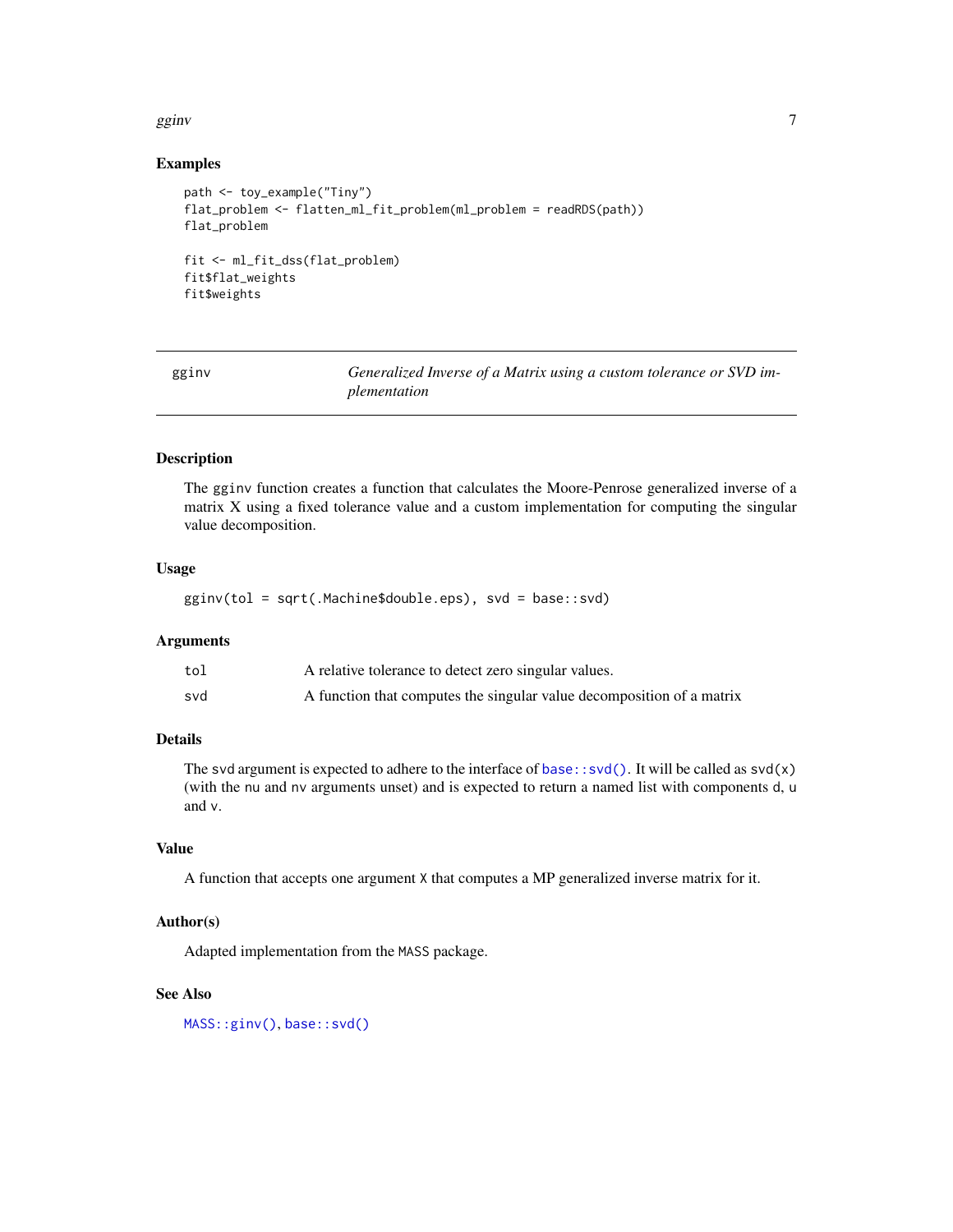<span id="page-7-1"></span><span id="page-7-0"></span>

#### <span id="page-7-2"></span>Description

These functions reweight a reference sample to match constraints given by aggregate controls.

ml\_fit() accepts an algorithm as argument and calls the corresponding function. This is useful if the result of multiple algorithms are compared to each other.

#### Usage

```
ml_fit(
  ml_problem,
  algorithm = c("entropy_o", "dss", "ipu", "hipf"),
  verbose = FALSE,
  ...,
  tol = 1e-06)
is_ml_fit(x)
## S3 method for class 'ml_fit'
format(x, \ldots)## S3 method for class 'ml_fit'
print(x, \ldots)ml_fit_dss(
  ml_problem,
  method = c("raking", "linear", "logit"),
  ginv = gginv(),
  tol = 1e-06,verbose = FALSE
\mathcal{E}ml_fit_entropy_o(
  ml_problem,
  verbose = FALSE,
  tol = 1e-06,
  dfsane_args = list()
\lambdaml_fit_hipf(
  ml_problem,
  diff_tol = 16 * .Machine$double.eps,
  tol = 1e-06,
```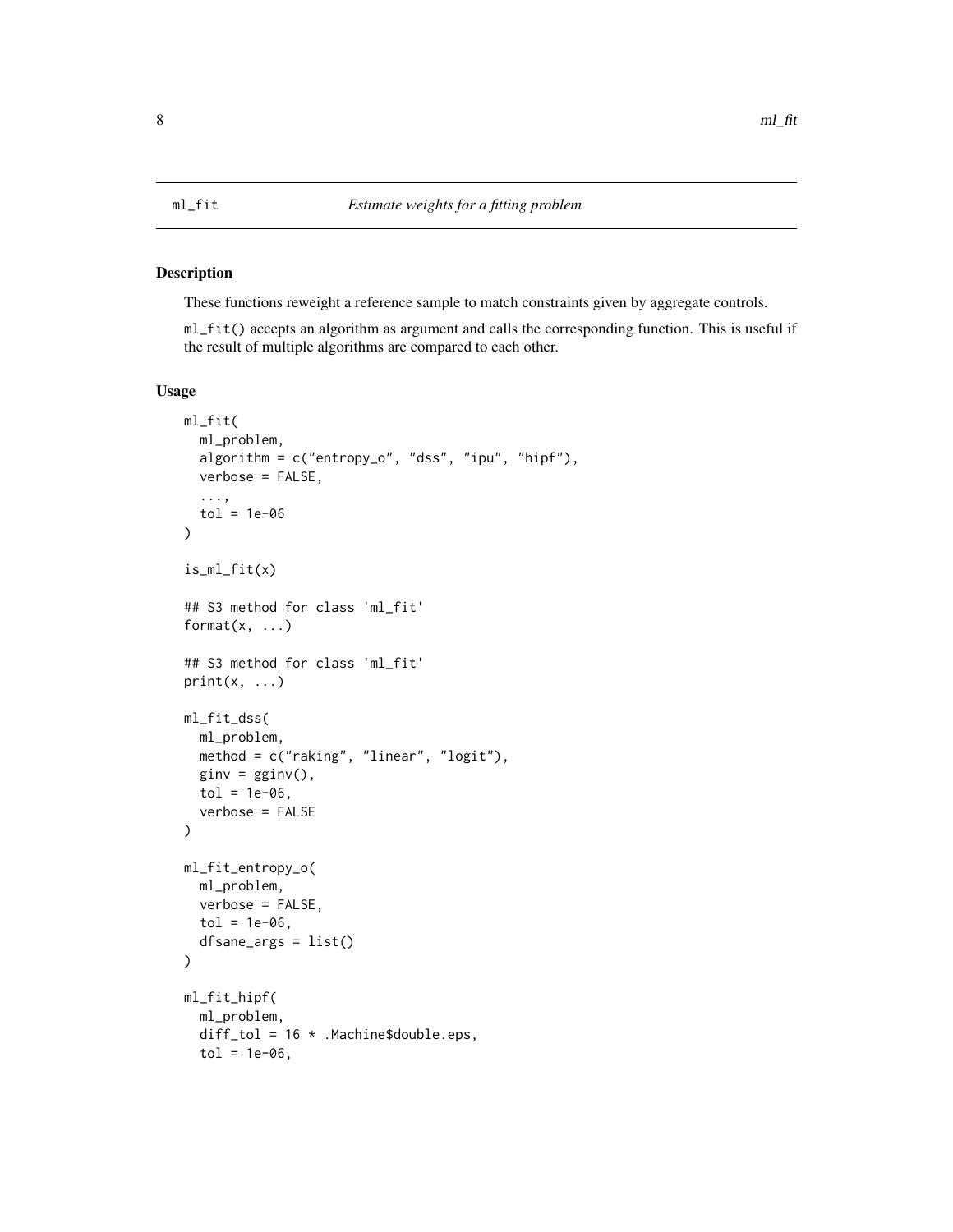```
maxiter = 2000,
 verbose = FALSE
\lambdaml_fit_ipu(
 ml_problem,
 diff_tol = 16 *. Machine$double.eps,
  tol = 1e-06,maxiter = 2000,
  verbose = FALSE
)
```
#### Arguments

| ml_problem   | A fitting problem created by ml_problem() or returned by flatten_ml_fit_problem().                                       |
|--------------|--------------------------------------------------------------------------------------------------------------------------|
| algorithm    | Algorithm to use                                                                                                         |
| verbose      | If TRUE, print diagnostic output.                                                                                        |
| $\ddots$     | Further parameters passed to the algorithm                                                                               |
| tol          | Tolerance, the algorithm has succeeded when all target values are reached within<br>this tolerance.                      |
| $\mathsf{x}$ | An object                                                                                                                |
| method       | Calibration method, one of "raking" (default), "linear", or "logit"                                                      |
| ginv         | Function that computes the Moore-Penrose pseudoinverse.                                                                  |
| dfsane_args  | Additional arguments (as a named list) passed to the $BB$ : $df\$<br>used internally for the optimization.               |
| diff_tol     | Tolerance, the algorithm stops when relative difference of control values be-<br>tween iterations drops below this value |
| maxiter      | Maximum number of iterations.                                                                                            |
|              |                                                                                                                          |

#### Value

All functions return an object of class  $mL$ -fit, which is a named list under the hood. The class matches the function called, e.g., the return value of the ml\_fit\_ipu function also is of class ml\_fit\_ipu.

All returned objects contain at least the following components, which can be accessed with \$ or [[:

- weights: Resulting weights, compatible to the original reference sample
- tol: The input tolerance
- iterations: The actual number of iterations required to obtain the result
- flat: The flattened fitting problem, see flatten\_ml\_fit\_problem()
- flat\_weights: Weights in terms of the flattened fitting problem
- residuals: Absolute residuals
- rel\_residuals: Relative residuals
- success: Are the residuals within the tolerance?

is\_ml\_fit() returns a logical.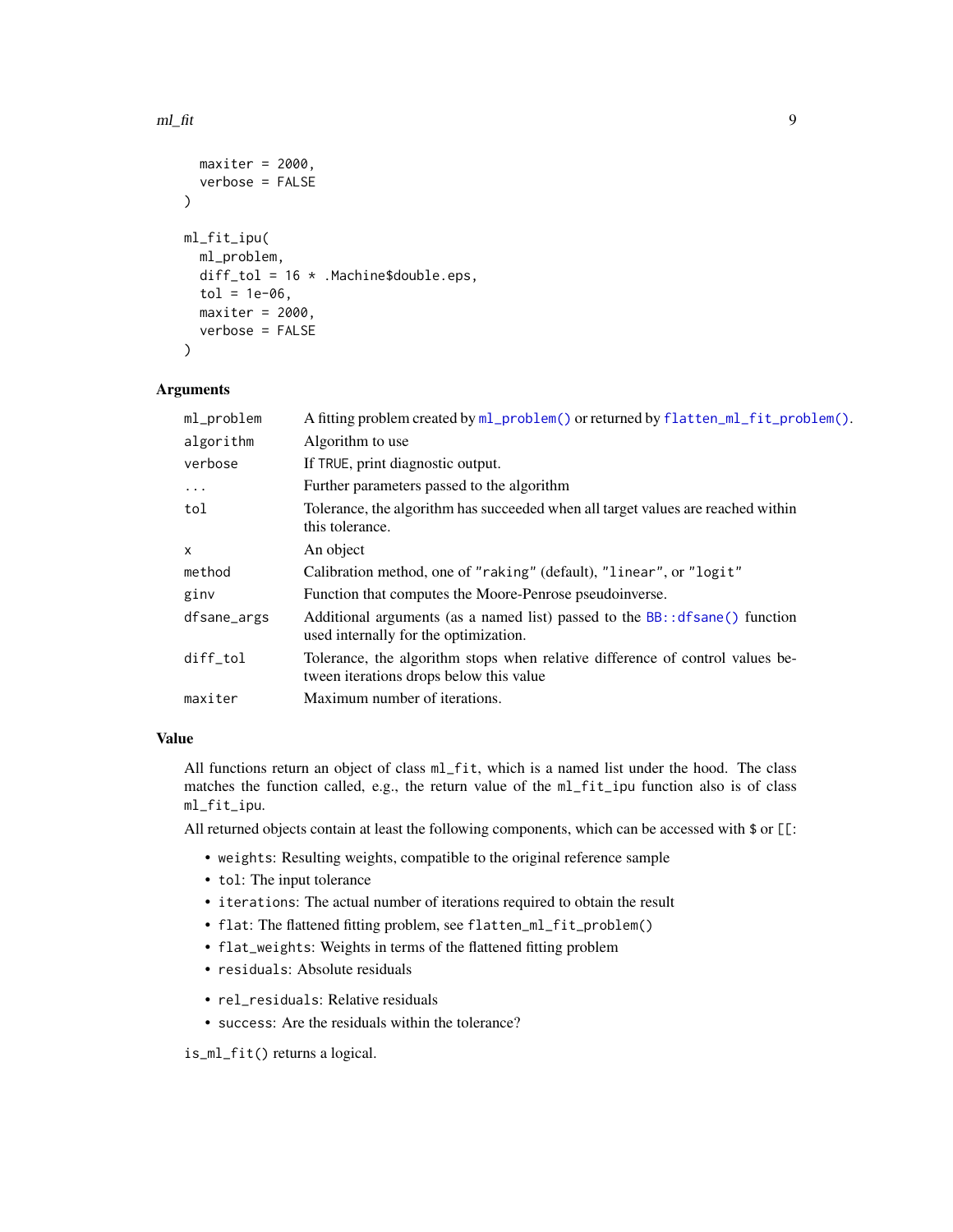#### <span id="page-9-0"></span>References

Deville, J.-C. and Särndal, C.-E. (1992) Calibration estimators in survey sampling. *Journal of the American Statistical Association*, 87 (418), 376–382.

Deville, J.-C., Särndal, C.-E. and Sautory, O. (1993) Generalized raking procedures in survey sampling. *Journal of the American Statistical Association*, 88 (423), 1013–1020.

Bar-Gera, H., Konduri, K. C., Sana, B., Ye, X., & Pendyala, R. M. (2009, January). Estimating survey weights with multiple constraints using entropy optimization methods. In 88th Annual Meeting of the Transportation Research Board, Washington, DC.

Müller, K. and Axhausen, K. W. (2011), Hierarchical IPF: Generating a synthetic population for Switzerland, paper presented at the 51st Congress of the European Regional Science Association, University of Barcelona, Barcelona.

Ye, X., K. Konduri, R. M. Pendyala, B. Sana and P. A. Waddell (2009) A methodology to match distributions of both household and person attributes in the generation of synthetic populations, paper presented at the *88th Annual Meeting of the Transportation Research Board*, Washington, D.C., January 2009.

#### See Also

```
dss(), gginv()
```
[BB::dfsane\(\)](#page-0-0)

#### Examples

```
path <- toy_example("Tiny")
fit <- ml_fit(ml_problem = readRDS(path), algorithm = "entropy_o")
fit
fit$weights
fit$tol
fit$iterations
fit$flat
fit$flat_weights
fit$residuals
fit$rel_residuals
fit$success
ml_fit_dss(ml_problem = readRDS(path))
ml_fit_dss(ml_problem = readRDS(path), ginv = solve)
ml_fit_entropy_o(ml_problem = readRDS(path))
ml_fit_hipf(ml_problem = readRDS(path))
ml_fit_ipu(ml_problem = readRDS(path))
```
<span id="page-9-1"></span>ml\_problem *Create an instance of a fitting problem*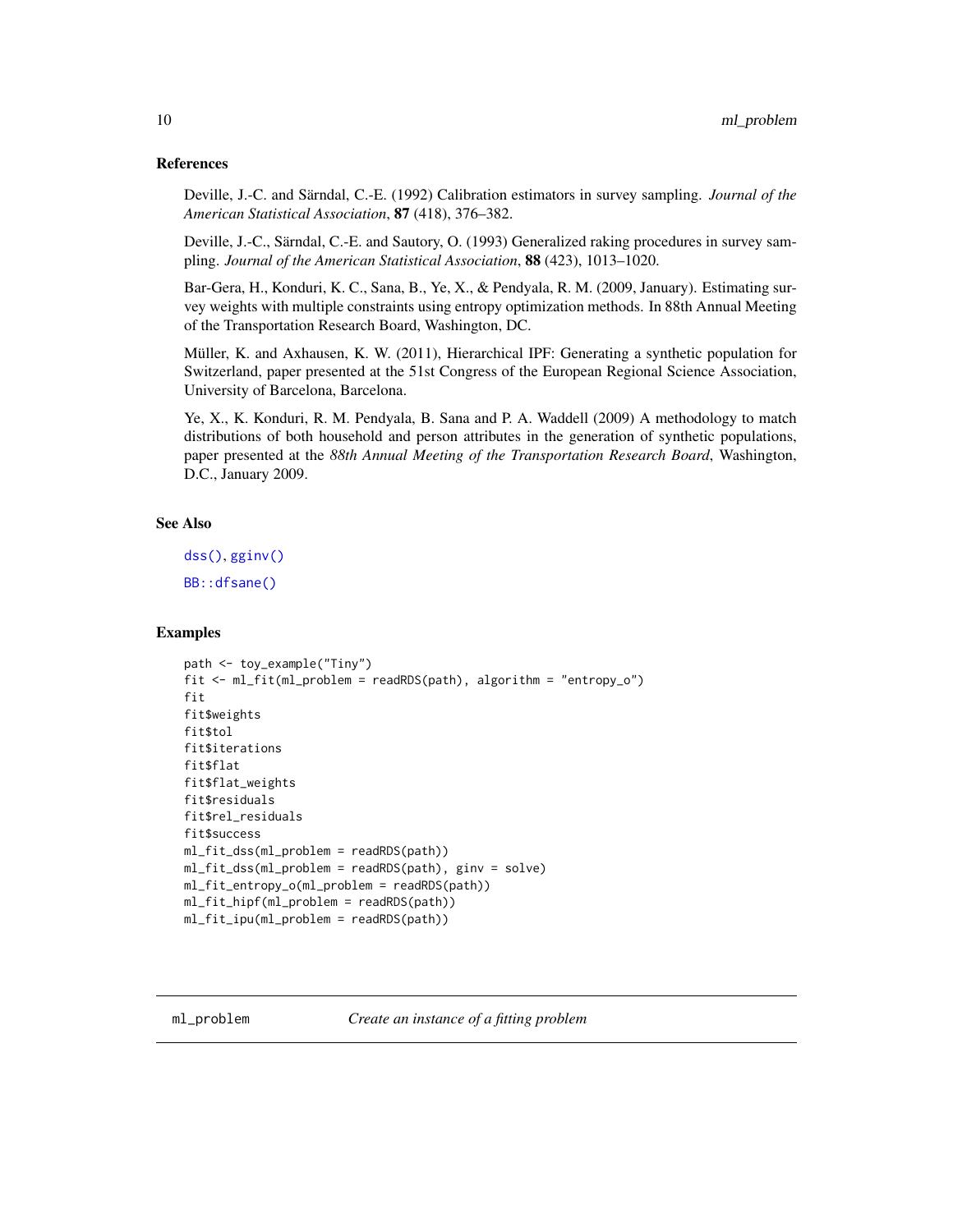#### <span id="page-10-0"></span>ml\_problem 11

#### Description

The ml\_problem() function is the first step for fitting a reference sample to known control totals with [mlfit.](#page-1-1) All algorithms (see [ml\\_fit\(\)](#page-7-1)) expect an object created by this function (or optionally processed with [flatten\\_ml\\_fit\\_problem\(\)](#page-5-1)).

The special\_field\_names() function is useful for the field\_names argument to ml\_problem.

#### Usage

```
ml_problem(
  ref_sample,
  controls = list(individual = individual_controls, group = group_controls),
  field_names,
  individual_controls,
  group_controls,
 prior_weights = NULL,
  geo_hierarchy = NULL
)
is_ml_problem(x)
## S3 method for class 'ml_problem'
format(x, \ldots)## S3 method for class 'ml_problem'
print(x, \ldots)special_field_names(
 groupId,
  individualId,
  individualsPerGroup = NULL,
  count = NULL,zone = NULL,
  region = NULL
```
)

#### Arguments

| ref_sample    | The reference sample                                                                                                                                           |
|---------------|----------------------------------------------------------------------------------------------------------------------------------------------------------------|
| controls      | Control totals, by default initialized from the individual_controls and group_controls<br>arguments                                                            |
| field_names   | Names of special fields, construct using special_field_names()                                                                                                 |
|               | individual_controls, group_controls<br>Control totals at individual and group level, given as a list of data frames where<br>each data frame defines a control |
| prior_weights | Prior (or design) weights at group level; by default a vector of ones will be used,<br>which corresponds to random sampling of groups                          |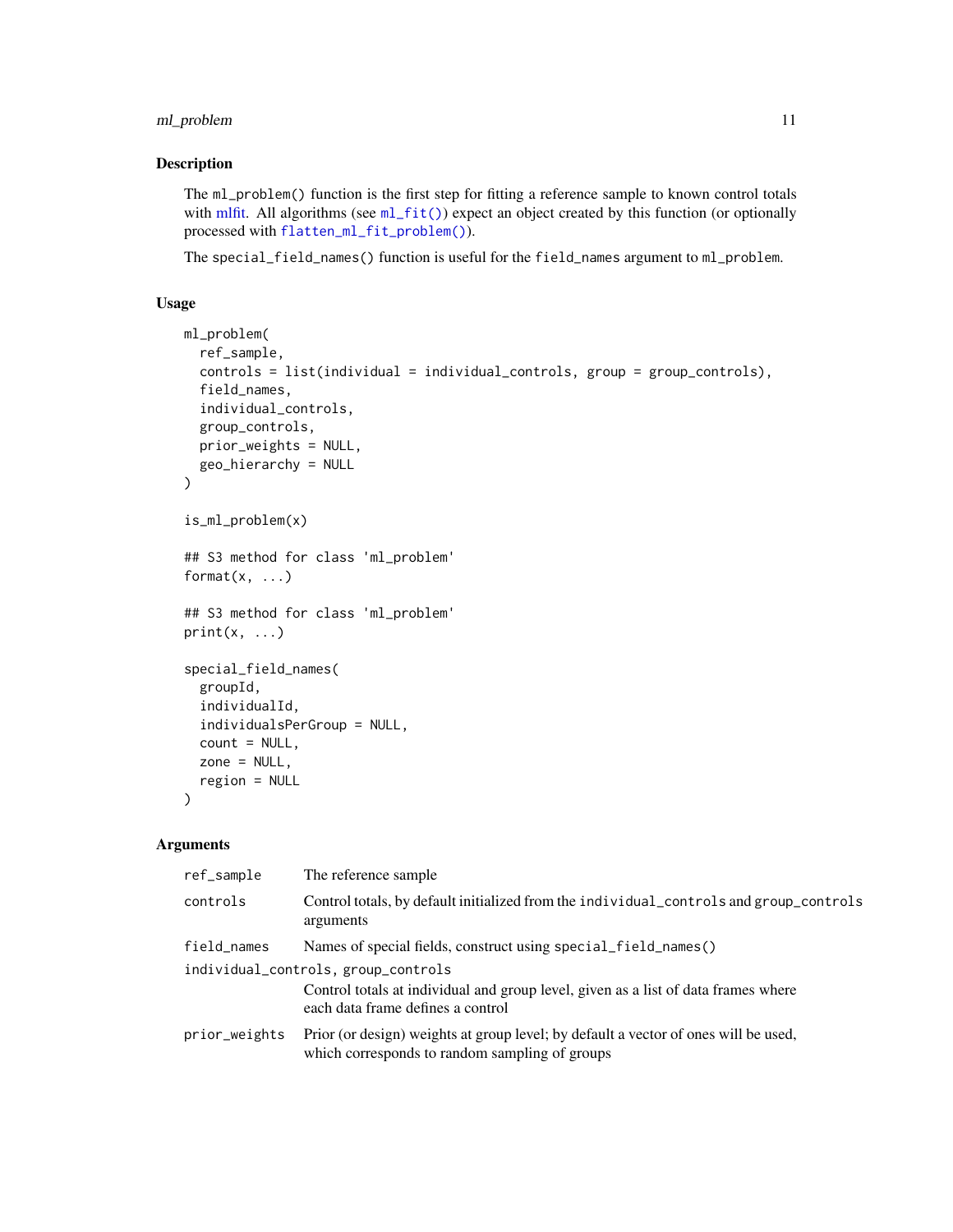| A table shows mapping between a larger zoning level to many zones of a smaller<br>zoning level. The column name of the larger level should be specified in field_names<br>as 'region' and the smaller one as 'zone'. |
|----------------------------------------------------------------------------------------------------------------------------------------------------------------------------------------------------------------------|
| An object                                                                                                                                                                                                            |
| Ignored.                                                                                                                                                                                                             |
| groupId, individualId                                                                                                                                                                                                |
| Name of the column that defines the ID of the group or the individual                                                                                                                                                |
| individualsPerGroup                                                                                                                                                                                                  |
| Obsolete.                                                                                                                                                                                                            |
| Name of control total column in control tables (use first numeric column in each<br>control by default).                                                                                                             |
| Name of the column that defines the region of the reference sample or the zone<br>of the controls. Note that region is a larger area that contains more than one<br>zone.                                            |
|                                                                                                                                                                                                                      |

#### Value

An object of class ml\_problem or a list of them if geo\_hierarchy was given, essentially a named list with the following components:

refSample The reference sample, a data.frame.

controls A named list with two components, individual and group. Each contains a list of controls as data.frames.

fieldNames A named list with the names of special fields.

is\_ml\_problem() returns a logical.

#### Examples

# Create example from Ye et al., 2009

```
# Provide reference sample
ye <- tibble::tribble(
 ~HHNR, ~PNR, ~APER, ~HH_VAR, ~P_VAR,
 1, 1, 3, 1, 1,
 1, 2, 3, 1, 2,
 1, 3, 3, 1, 3,
  2, 4, 2, 1, 1,
  2, 5, 2, 1, 3,
  3, 6, 3, 1, 1,
  3, 7, 3, 1, 1,
  3, 8, 3, 1, 2,
  4, 9, 3, 2, 1,
  4, 10, 3, 2, 3,
  4, 11, 3, 2, 3,
  5, 12, 3, 2, 2,
  5, 13, 3, 2, 2,
  5, 14, 3, 2, 3,
  6, 15, 2, 2, 1,
```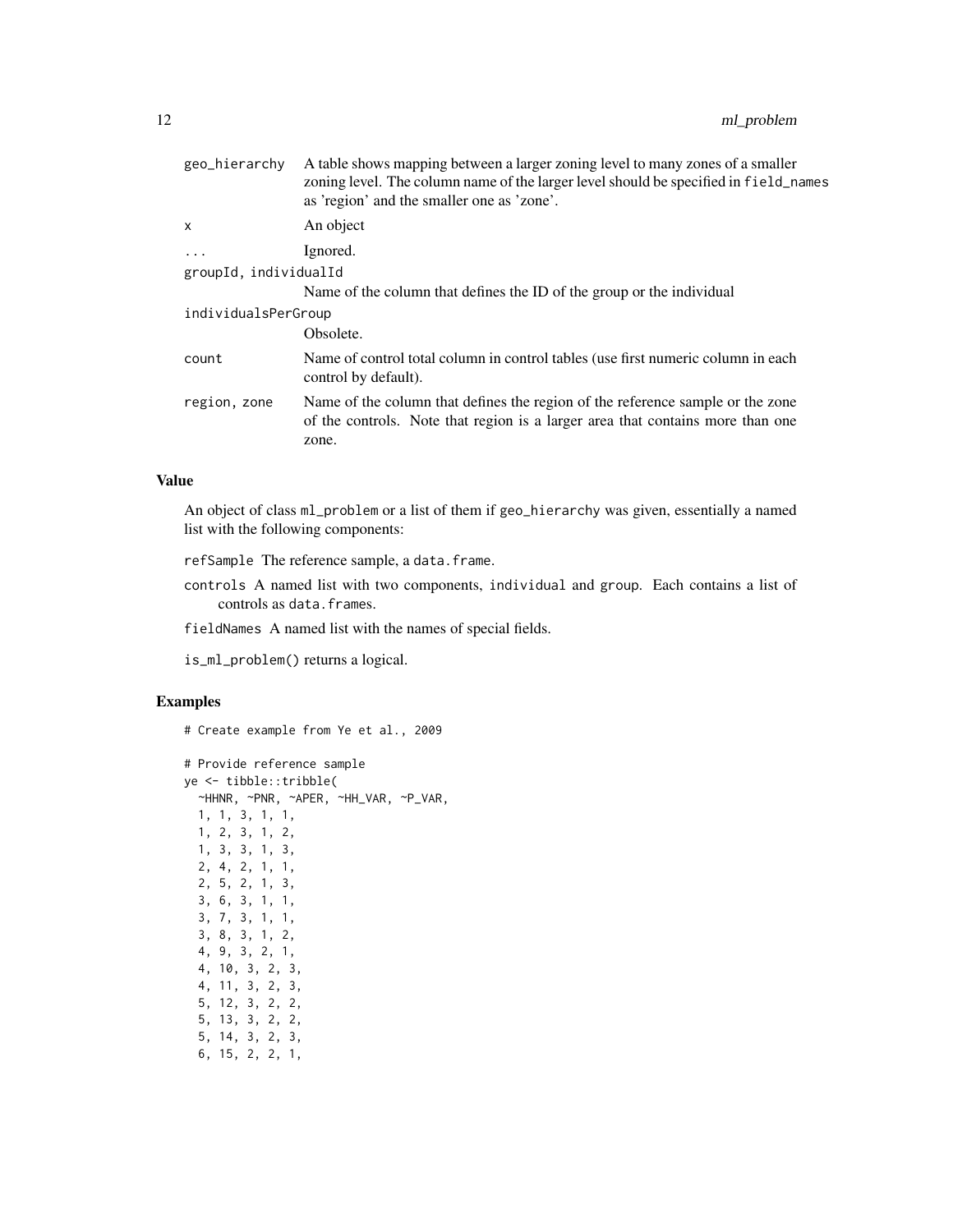#### <span id="page-12-0"></span>ml\_replicate 13

```
6, 16, 2, 2, 2,
  7, 17, 5, 2, 1,
  7, 18, 5, 2, 1,
  7, 19, 5, 2, 2,
  7, 20, 5, 2, 3,
  7, 21, 5, 2, 3,
  8, 22, 2, 2, 1,
  8, 23, 2, 2, 2
\mathcal{L}ye
# Specify control at household level
ye_hh <- tibble::tribble(
  ~HH_VAR, ~N,
  1, 35,
  2, 65
\mathcal{L}ye_hh
# Specify control at person level
ye_ind <- tibble::tribble(
  \neg P_VAR, \neg N,
  1, 91,
  2, 65,
  3, 104
)
ye_ind
ye_problem <- ml_problem(
  ref_sample = ye,
  field_names = special_field_names(
    groupId = "HHNR", individualId = "PNR", count = "N"),
  group_controls = list(ye_hh),
  individual_controls = list(ye_ind)
\lambdaye_problem
fit <- ml_fit_dss(ye_problem)
fit$weights
```
ml\_replicate *Replicate records in a reference sample based on its fitted weights*

#### Description

This function replicates each entry in a reference sample based on its fitted weights. This is useful if the result of multiple replication algorithms are compared to each other, or to generate a full synthetic population based on the result of a ml\_fit object. Note that, all individual and group ids of the synthetic population are not the same as those in the original reference sample, and the total number of groups replicated is always very close to or equal the sum of the fitted group weights.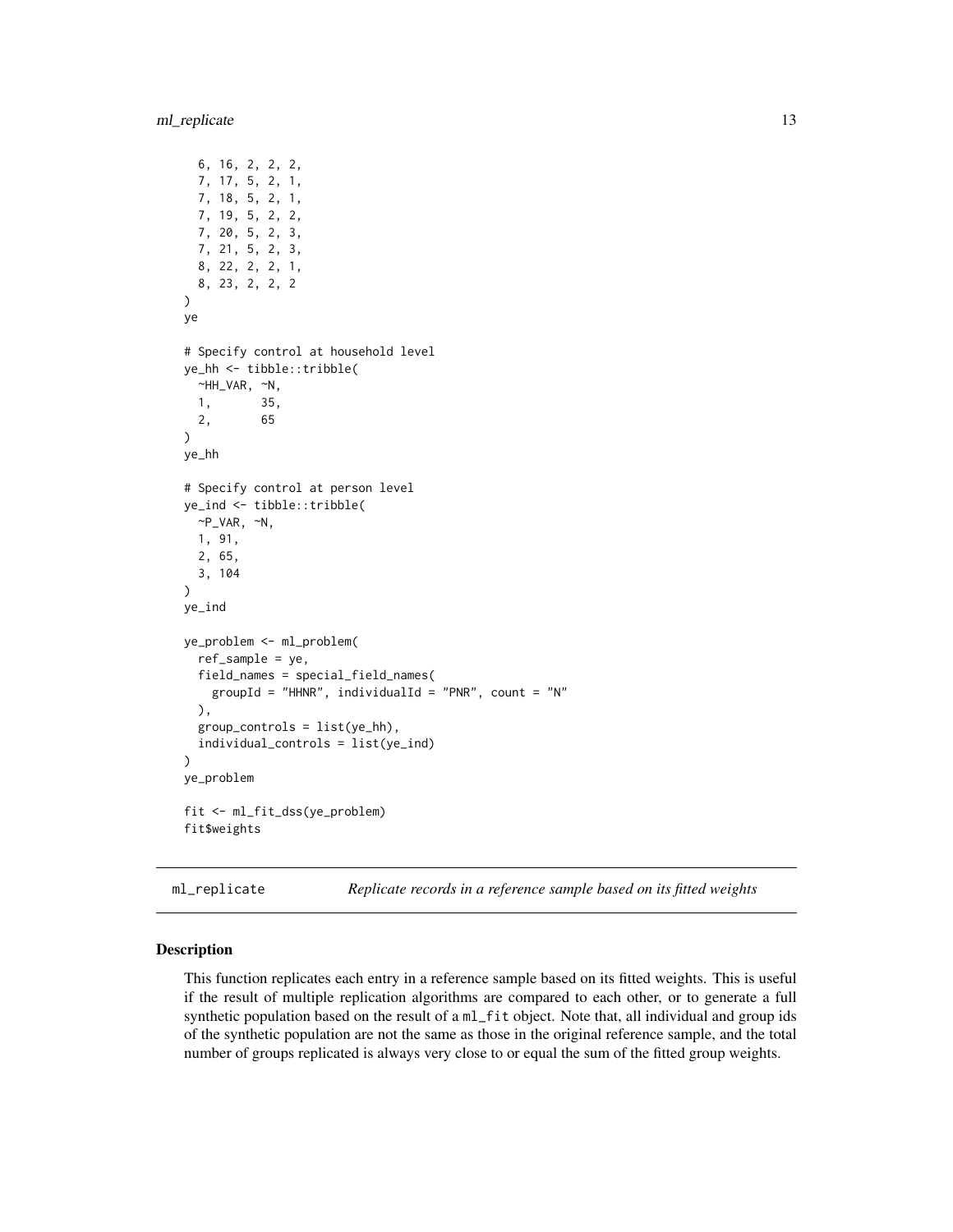#### Usage

```
ml_replicate(
 ml_fit,
  algorithm = c("pp", "trs", "round"),
  verbose = FALSE,
  .keep_original_ids = FALSE
\lambda
```
#### Arguments

| ml_fit             | A ml_fit object created by the ml_fit() family.                                                                                                                                                                                |
|--------------------|--------------------------------------------------------------------------------------------------------------------------------------------------------------------------------------------------------------------------------|
| algorithm          | Replication algorithm to use. "trs" is the 'Truncate, replicate, sample' integeri-<br>sation algorithm proposed by Lovelace et al. (2013), "pp" is weighted sampling<br>with replacement, and "round" is just simple rounding. |
| verbose            | If TRUE, print diagnostic output.                                                                                                                                                                                              |
| .keep_original_ids |                                                                                                                                                                                                                                |
|                    | If TRUE, the original individual and group ids of the reference sample will be                                                                                                                                                 |
|                    | kept with suffix '_old'.                                                                                                                                                                                                       |
|                    |                                                                                                                                                                                                                                |

#### Value

The function returns a replicated sample in data.frame in the format used in the reference sample of the input ml\_fit object.

#### References

```
Lovelace, R., & Ballas, D. (2013). 'Truncate, replicate, sample':
    A method for creating integer weights for spatial microsimulation.
    Computers, Environment and Urban Systems, 41, 1-11.
```
#### Examples

```
path <- toy_example("Tiny")
fit <- ml_fit(ml_problem = readRDS(path), algorithm = "entropy_o")
syn_pop <- ml_replicate(fit, algorithm = "trs")
syn_pop
```
toy\_example *Access to toy examples bundled in this package*

#### Description

Returns the paths to all available toy examples, or to a specific toy example. Load via [readRDS\(\)](#page-0-0).

#### Usage

toy\_example(name = NULL)

<span id="page-13-0"></span>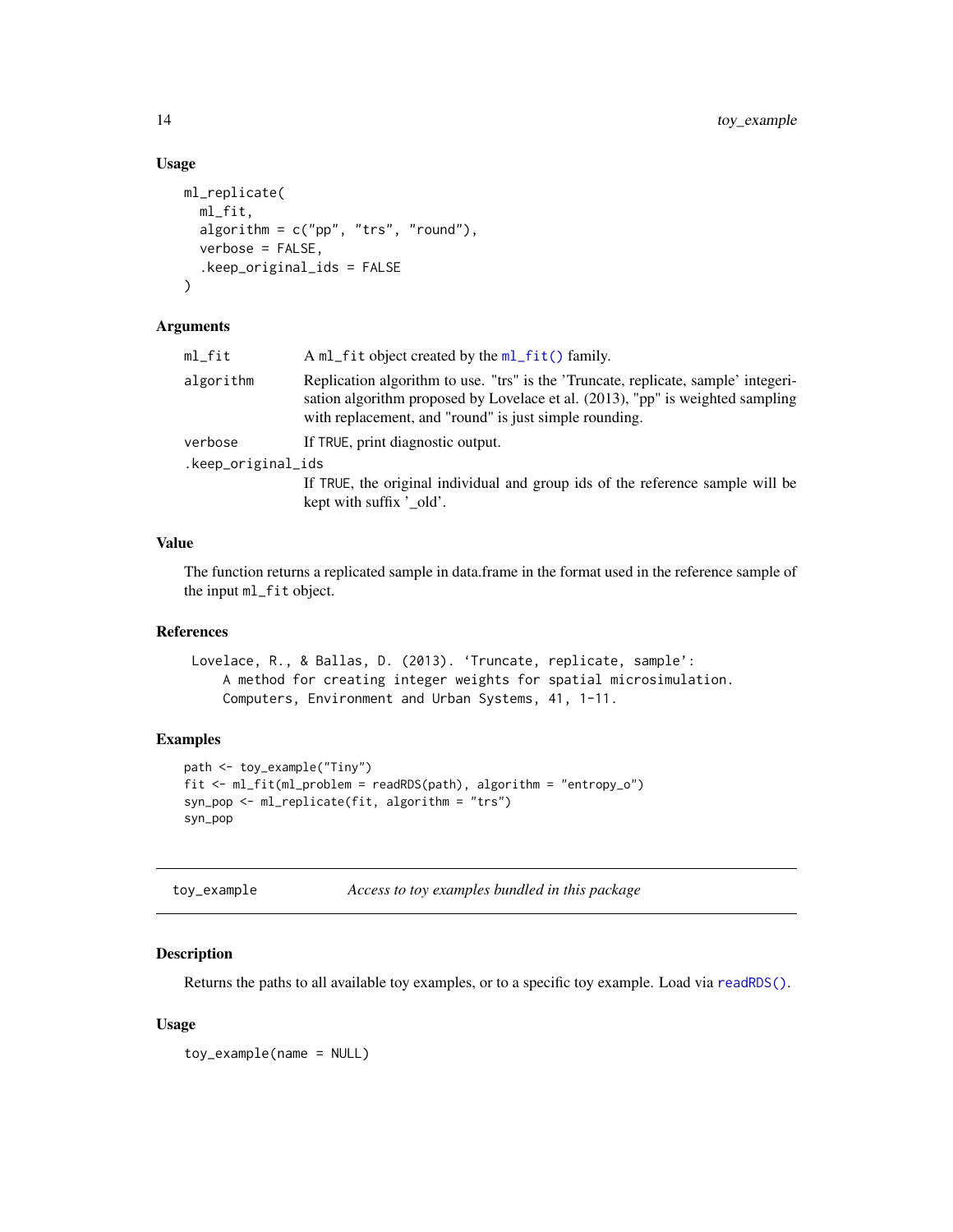#### toy\_example 15

#### Arguments

name Name of the example, default: return all

#### Value

A named vector of file system paths.

### Examples

toy\_example()

```
# Load example with results from Ye et al. (2009)
readRDS(toy_example("Tiny"))
```